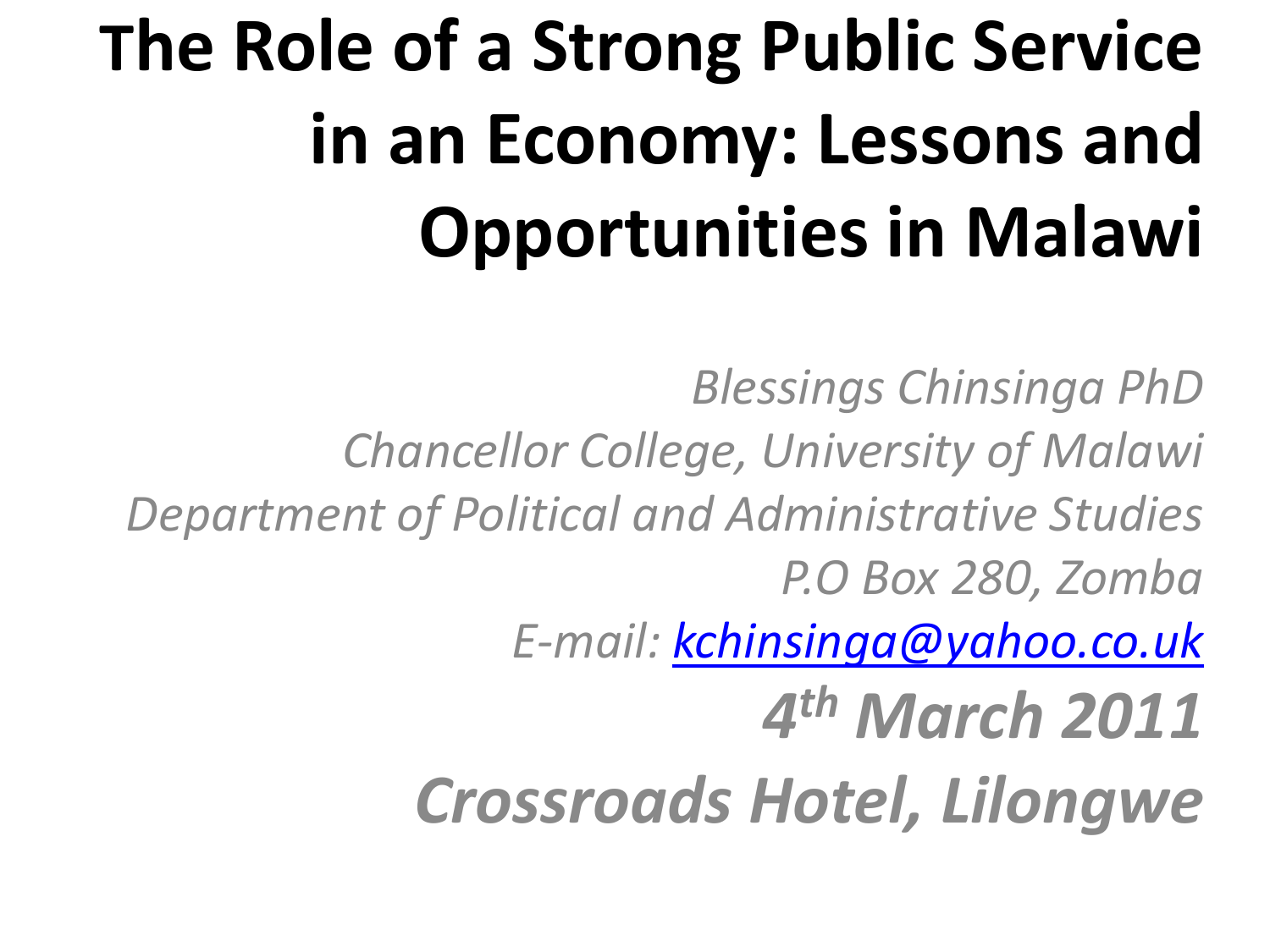# **Outline of the Presentation**

- Setting the Context
- Market Economy and Development
- Up Close with the Developmental State
- Development Oriented Market Economy (DOME): Prerequisites
- DOME: Institutional Framework
- Issues and Challenges
- Going Forward
	- Democratic developmental state as the basis for DOME
	- DOME in the context of the *PRIMACY OF POLITICS*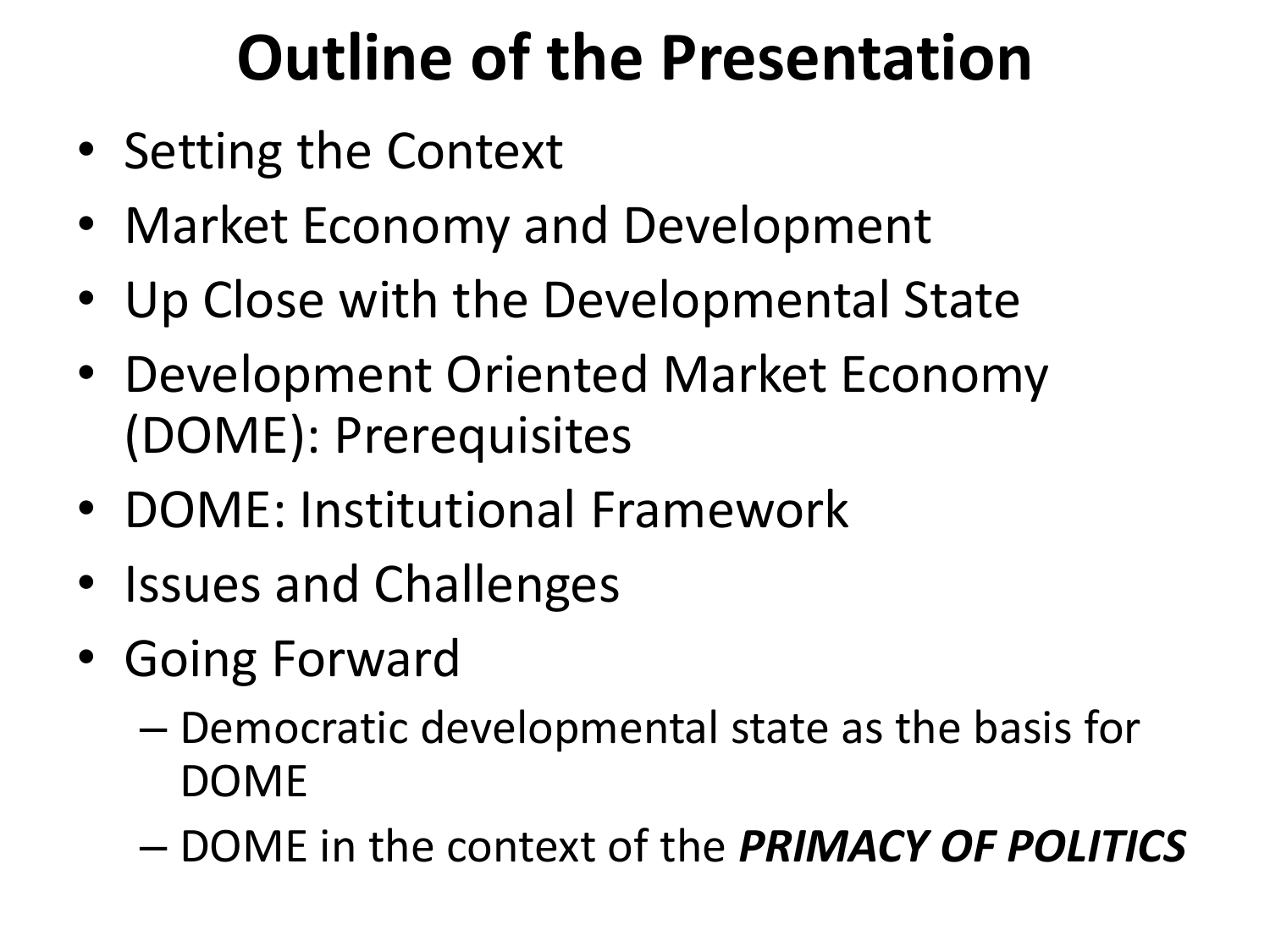# **Setting the Context**

- "……there are two certainties in life**: DEATH** and **TAXES**. But taxes spent wisely could mean a fuller life and a later death for us all"
- This is how important a **GOLD STANDARD PUBLIC SERVICE** is in the welfare of a country
- An efficient public service maximizes the development potential of a country and the welfare of its people
- The public is the **HEART** of any government as it translates policies and legislation into practice, provides citizens with essential services and plays a regulatory role
- ……without a **HEART**, one is as good as **DEAD!!!**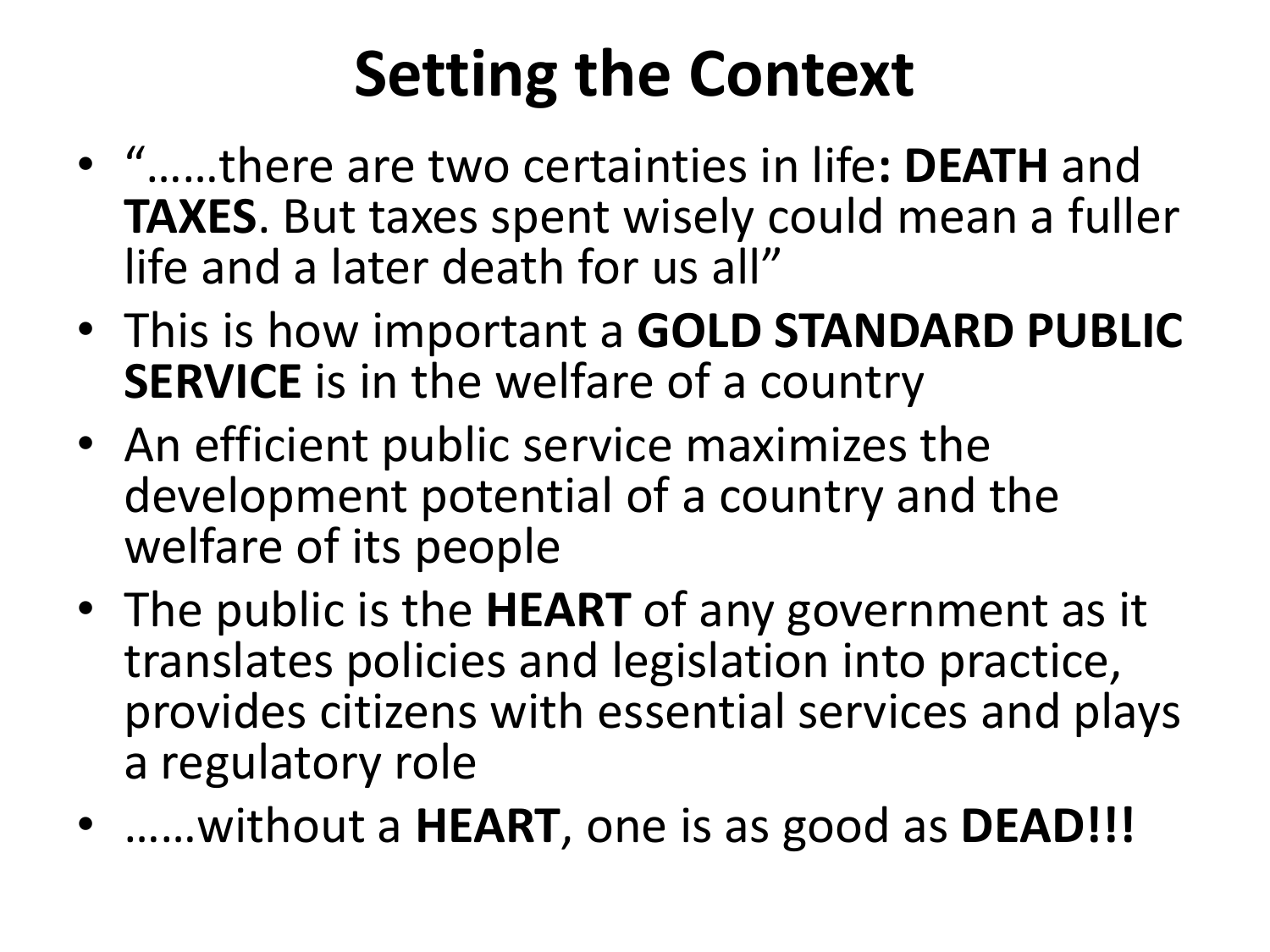# **Setting the Context Cont'd**

- As the **HEART** of government, the public service
	- Enhances the operations of government and goes hand in hand with the economic reforms sought by the government
	- Secures the continuity of government as administrations change which strengthens democracy (…in MAY 2010, WHITE HALL planning for two versions of transition depending on the coalition deal that would succeed)
	- Forms part of the basic infrastructure needed to attract and retain foreign investment
- A vibrant public service strengthens the economy and bolsters opportunities for economic growth and investment
	- A strong economy means not having to dig deep into our own pockets for essential services such as health and education
	- Means quality jobs, economic fairness and a secure future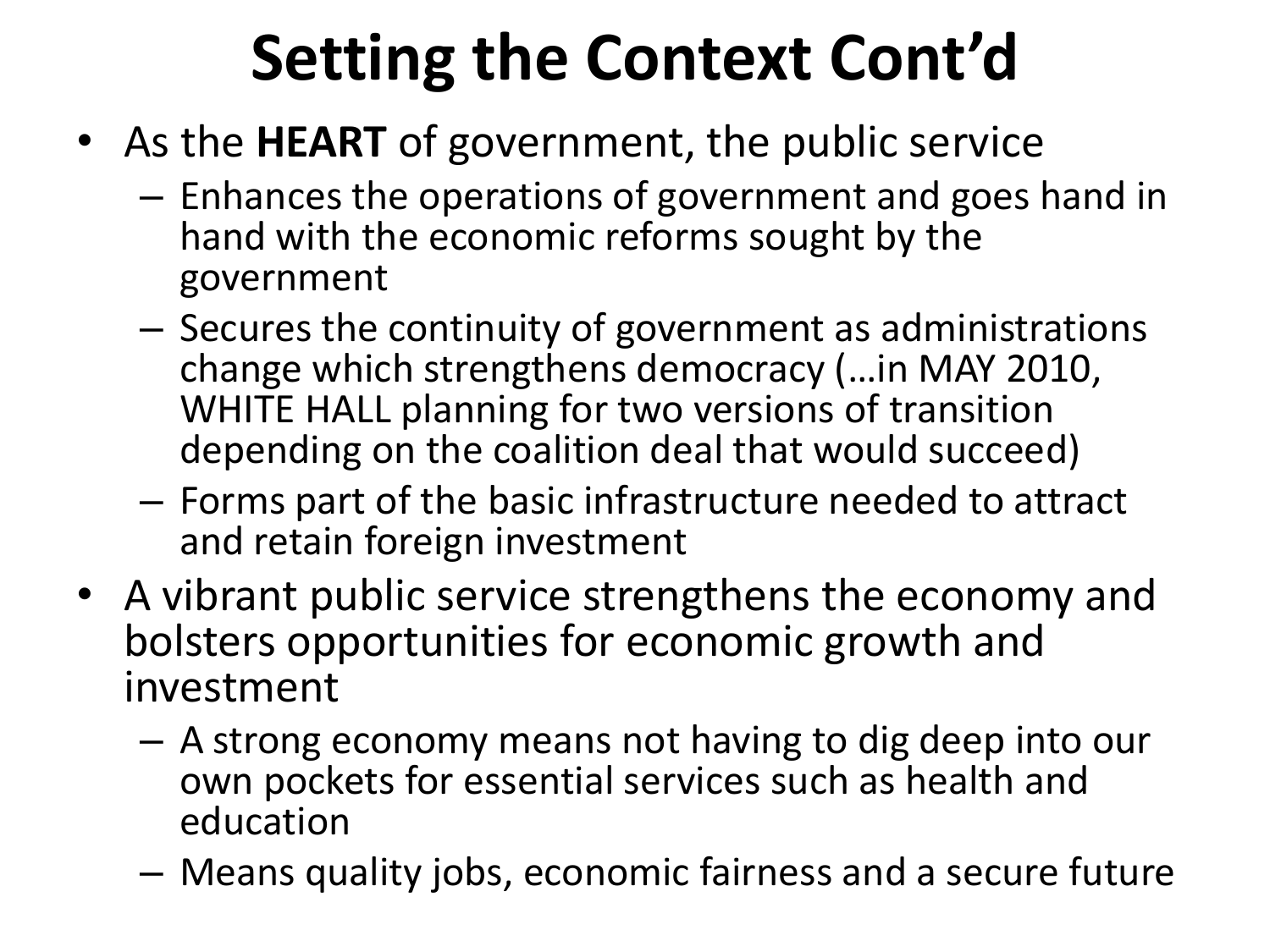# **Setting the Context Cont'd**

- By moving the public service to a higher level, the economy automatically moves to a higher level characterized by **HIGH ECONOMIC GROWTH, POVERTY REDUCTION AND IMPROVED HUMAN DEVELOPMENT**
- "……but the paradox is that the best of the nation's senior executives are ready to leave government, and not enough of its most talented young people are willing to join"
- However, the most critical question is: **WHAT KIND OF MARKET ECONOMY ORIENTATION WOULD REALLY CREATE AND SUSTAIN DEVELOPMENT AND PROSPERITY FOR ALL?**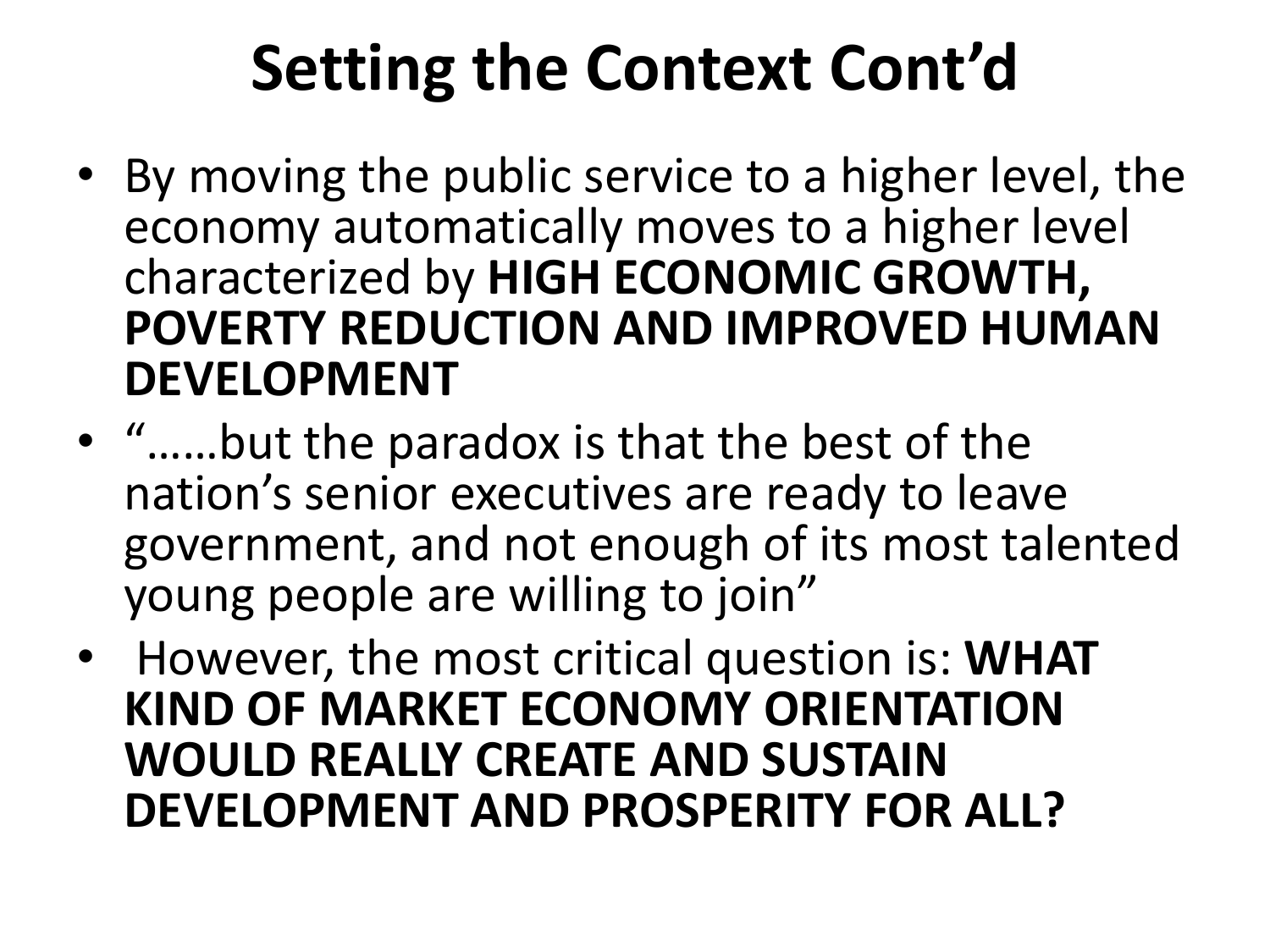# **Market Economy and Development**

- There is no debate about the positive relationship between the market economy and development
- There is, however, unending debate about the nature of market economy orientation vis a vis the role of the state
- The debate revolves around the question of the nature and size of government in the economy
	- *Which is better a large or small government or a powerful or weak government?*
- This debate cannot avoid bringing back to life two great economists: **Adam Smith** and **Meynard Keynes** 
	- **Adam Smith**: Small governments emphasizing on full market competition (the magic of invisible hand/forces of demand and supply)
	- **Meynard Keynes**: coordination of demand and supply could be achieved through government intervention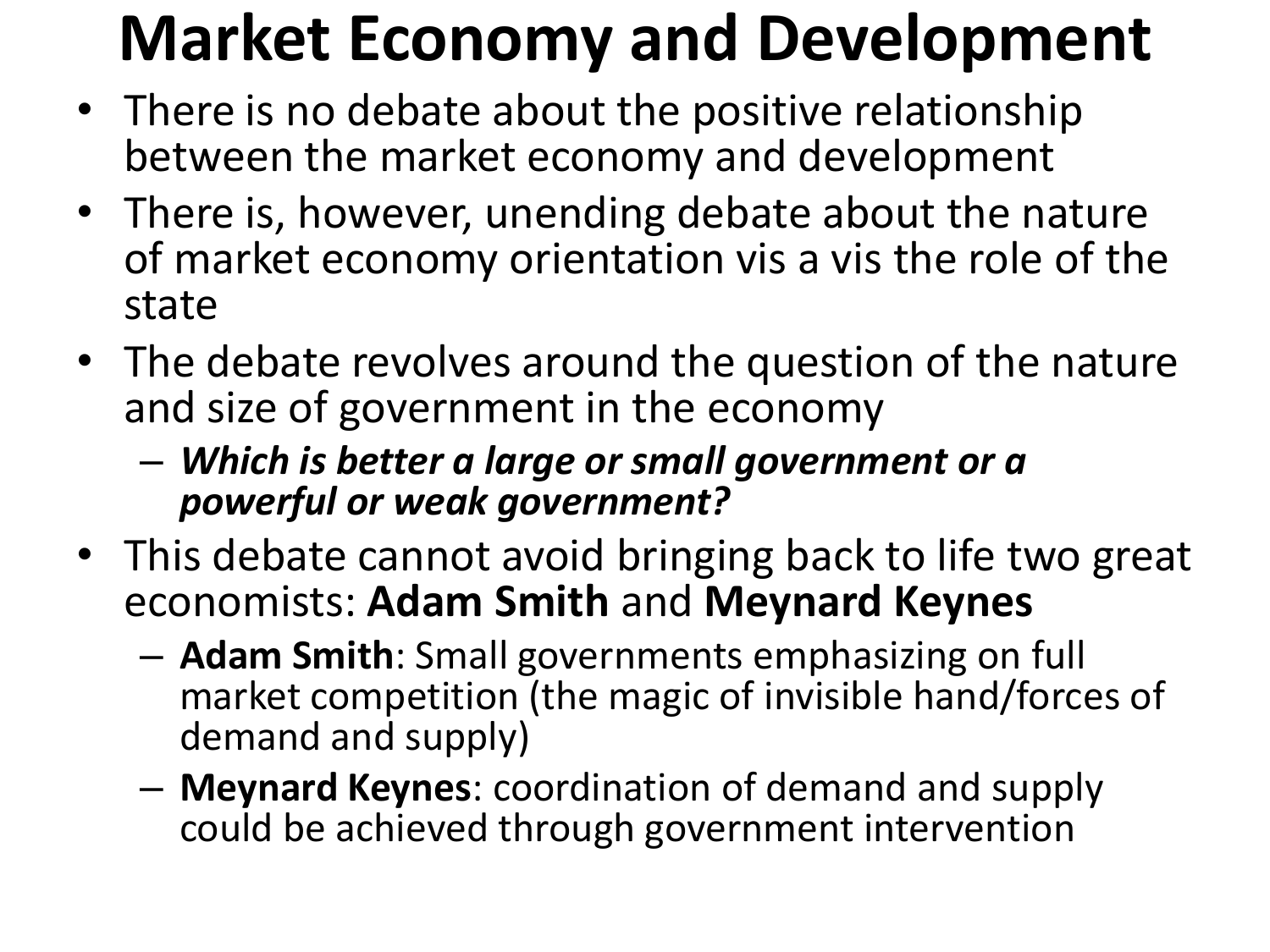## **Market Economy and Development Cont'd**

- Advent of development studies as a distinct discipline and development administration as a mechanism for harnessing development
	- **Development Studies**: Exploring why some countries are poor and others are rich and how can the poor countries catch up with the rich ones
	- **Development administration**: Ratcheting the capacity of public administration systems to carry out planned change in economic, social and political fields
		- Transforming the public service beyond the regulatory function of government, namely: maintenance of law and order, collection of revenue and application of rules, regulations, policies to carry out development orientated goals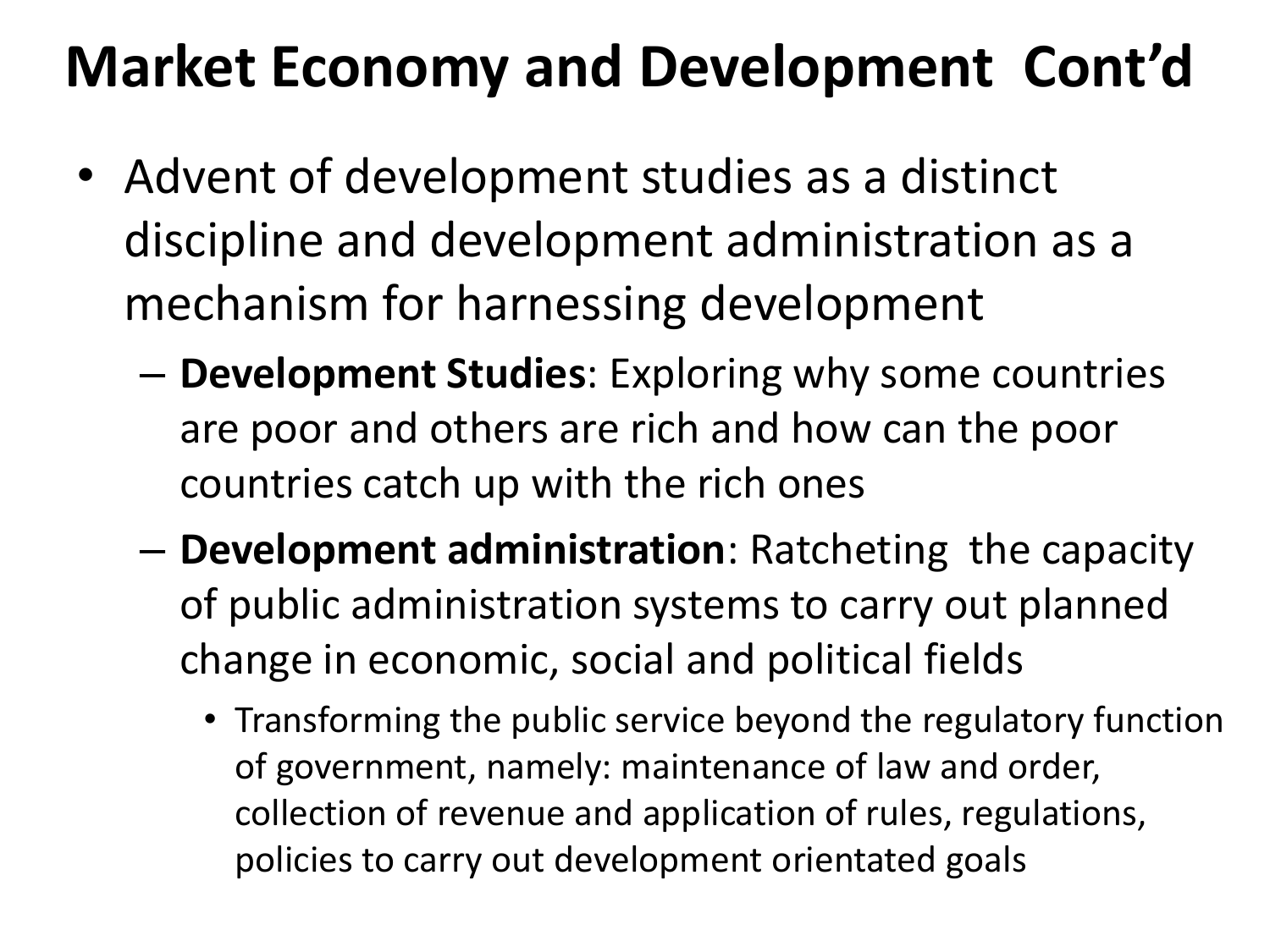## **Market Economy and Development Cont'd**

- Unprecedented development of East Asia (dubbed as the East Asian Miracle) and the rise of the Washington Consensus
	- Extensive debate about the role of the state in the East Asian Miracle
	- Sharp contrast with the rest of the developing world particularly the African continent, a home to a string of *DEVELOPMENT DISASTERS*
		- World Bank/Orthodox Economist: East Asian Miracle debited to **liberal market orientation of the countries**
		- Heterodox Economists: East Asian Miracle debited to **GOVERNING THE MARKET** according to strategic development needs of the countries
	- Served, to some extent, as the basis for the prescription of **STRUCTURAL ADJUSTMENT PROGRAMMES (SAPs)** as a remedy to resuscitate the **DEVELOPMENT DISASTERS**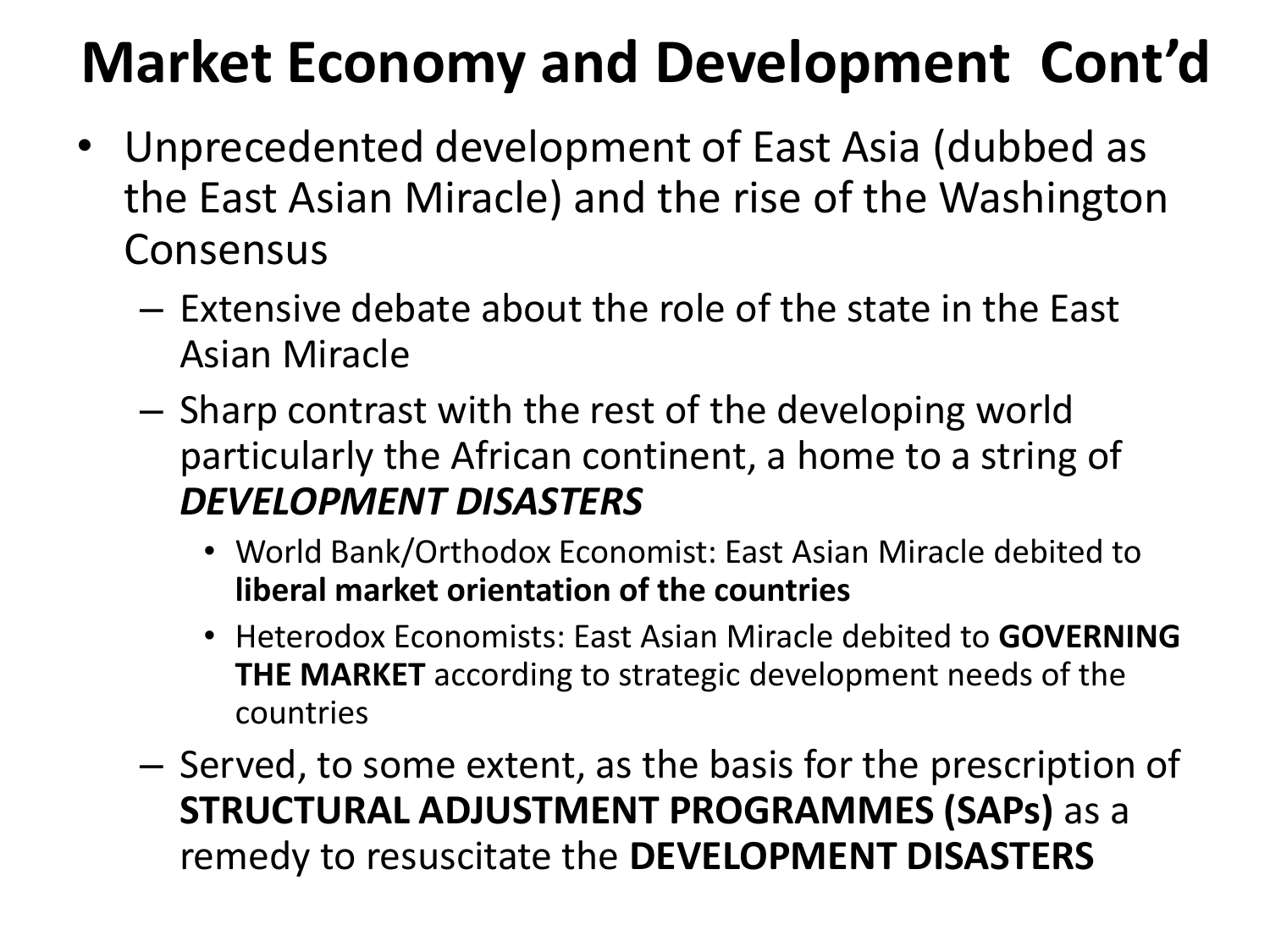## **Market Economy and Development Cont'd**

- The 1997/98 East Asian Crisis reignited the debate about the role and the market in the East Asian Miracle
	- *1997 World Development Report: Bringing the State Back In but performing hugely regulatory functions*
- Ongoing global financial crisis has brought into sharper focus once again the role of the state and market in sustainable development
	- *Developed countries are using public money to bail out struggling banks without market backlashes*
- There is now at least some global consensus that a market economy cannot be established without the government's guidance and support
	- The remnants of the debate pertains much to the optimal degrees of state involvement
	- As a rule of thumb, the degree of the state involvement has to be guided by a country's level of development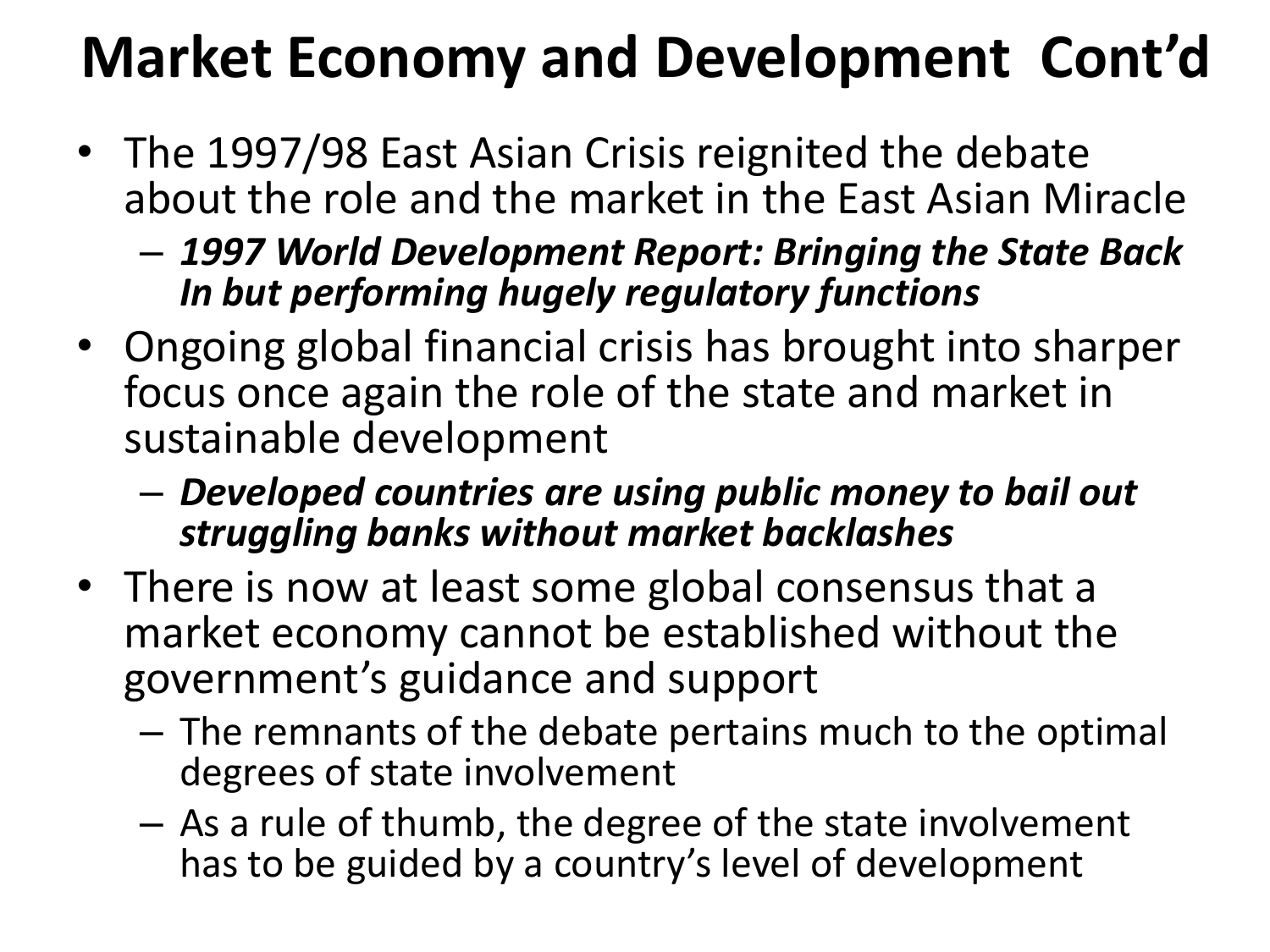## **…..Some Key Concepts**

| <b>Concept</b>                                | <b>Attributes</b>                                                                                                                                                                                                                                                                                                     |
|-----------------------------------------------|-----------------------------------------------------------------------------------------------------------------------------------------------------------------------------------------------------------------------------------------------------------------------------------------------------------------------|
| <b>Liberal Market Economies</b><br>(LMEs)     | • Economies based on arms length exchange of goods and<br>services in which effective coordination is achieved through<br>actors adjusting to price signals<br>•Equilibrium outcomes are given by the forces of demand<br>and supply                                                                                  |
| <b>Coordinated Market</b><br>Economies (CMEs) | •Economies that, to a very great extent, thrive on the basis of<br>deliberative institutions (non-market relations) to coordinate<br>transactions and to construct core competencies (ADMARC)<br>• Asset specificities and complementarities imperative<br>because of pervasive market failures                       |
| <b>Social Market Economies</b><br>(SMEs)      | •As much market as possible, as much state as necessary<br>•Governing the market in the interest of equity, justice and<br>fairness                                                                                                                                                                                   |
| <b>Developmental States</b><br>(DSS)          | • A state that seriously attempts to deploy its administrative<br>and political resources to the task of economic development<br>•Sets specific developmental goals and then single mindedly<br>uses its offices and carries along with it the private sector<br>and civil society to achieve sustainable development |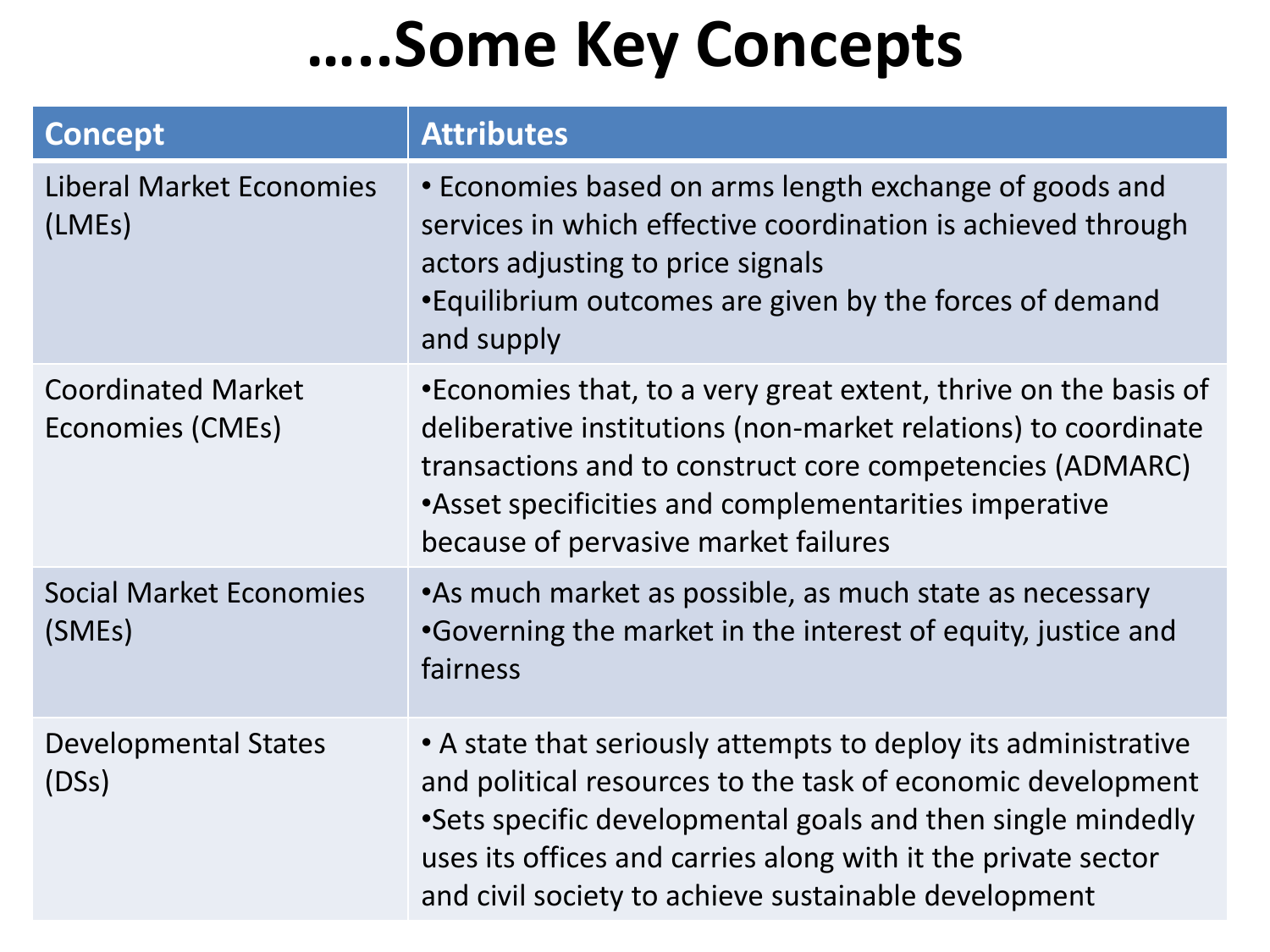## **Up Close with Dev. State**

- Concept associated with the East Asian Miracle although it is applicable to post World II European reconstruction efforts and some African countries such as Botswana, Mauritius and Cape Verde
- Preoccupied with ensuring sustained economic growth and development on the back of high rates of accumulation, industrialization and structural change
- Strove for legitimacy by delivering steady improvements in the material and social wellbeing of their citizens
- Directly and actively influenced the direction, pace and goals of development rather than leaving it to uncoordinated forces or an invisible hand
- Exploited the market and coordinated investment plans in such a way that it crowded in rather than crowded out private investment
	- Effective economic coordination as an absolute priority while strove to minimize **BUREUCRATIC FAILURE**
	- **CREATING** rather than **PICKING** winners in the engagement with the international economy (strategic engagement)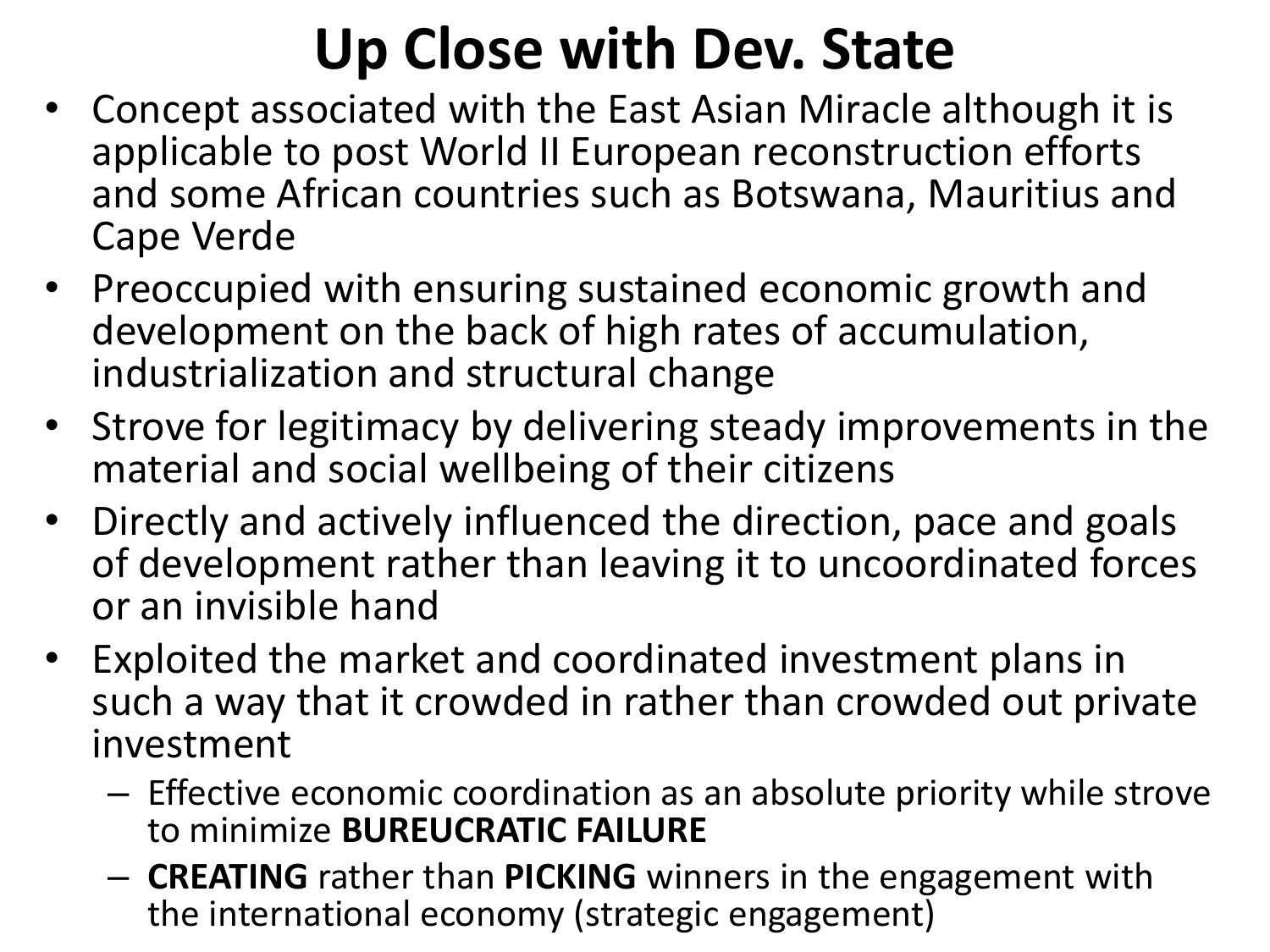# **Up Close with Dev. State Cont'd**

- Developmental States flourished in mixed capitalist states
	- Dynamic alliances in pursuit of a common goal of economic growth and development between political powers and private sector, and between banks and public and private firms
- A great deal of flexibility in order to eliminate what does not work, tweak policies and build on those that work
	- Economic success is essentially work in progress **requiring and anchored by a discerning PUBLIC SERVICE**
- Broader, visionary and pragmatic leadership and competent economic bureaucracies usually insulated from political pressure
	- Not only **POLITICAL LEADERSHIP**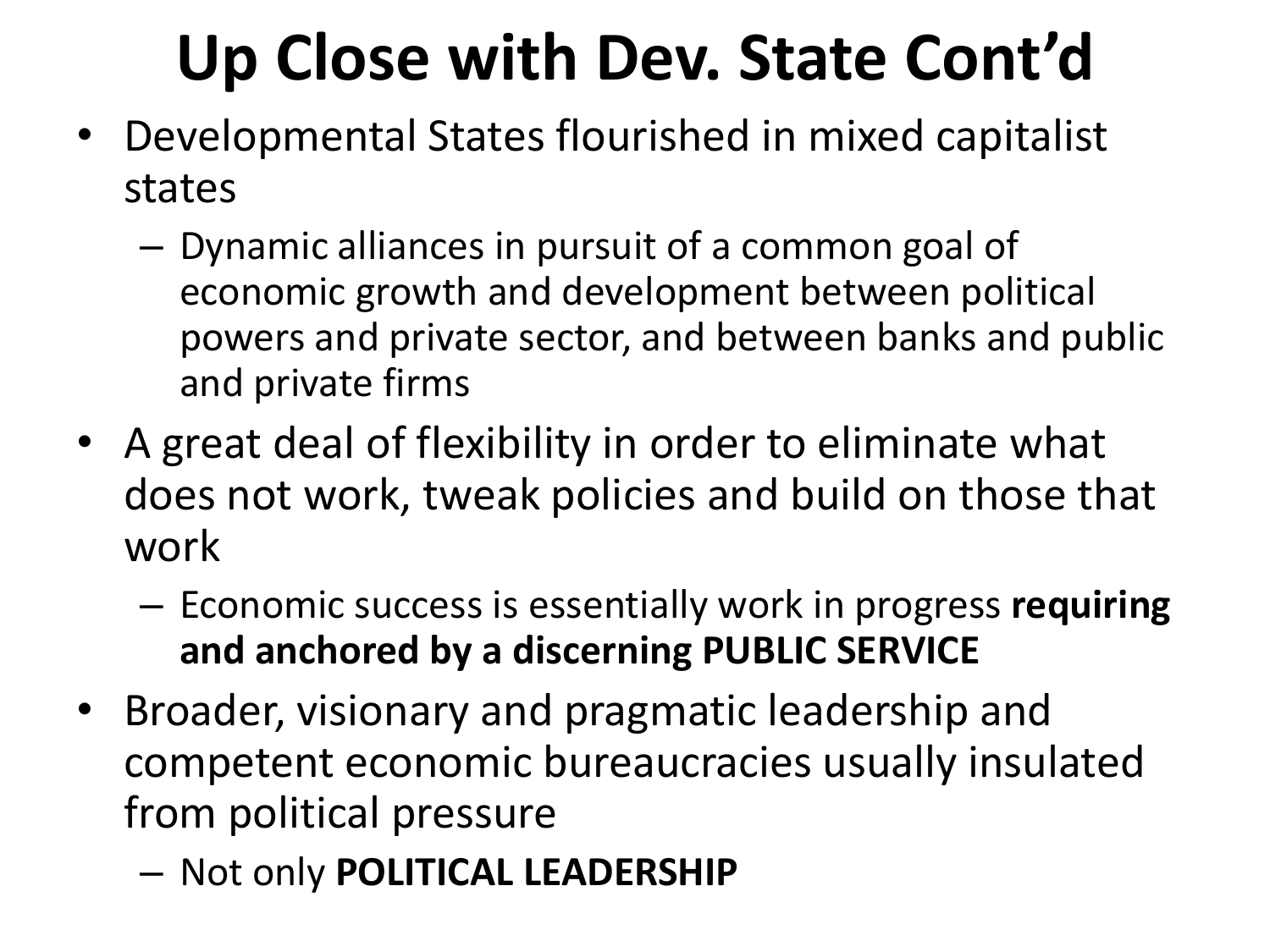# **DOME: Basic Prerequisites**

- Investment in human capital underpinned by a strong linkage between provision of basic education and development of capability for growth and transformation
- Strengthening of political systems, government mechanisms and legal systems in which democracy and respect of human rights are secured
- Effective use of not only central governments, but also local organizations and self-government, nongovernmental organizations (NGOs) and the private sector
- The establishment of open and competitive and dynamic economy structures to mobilize individual initiative and dynamic private enterprise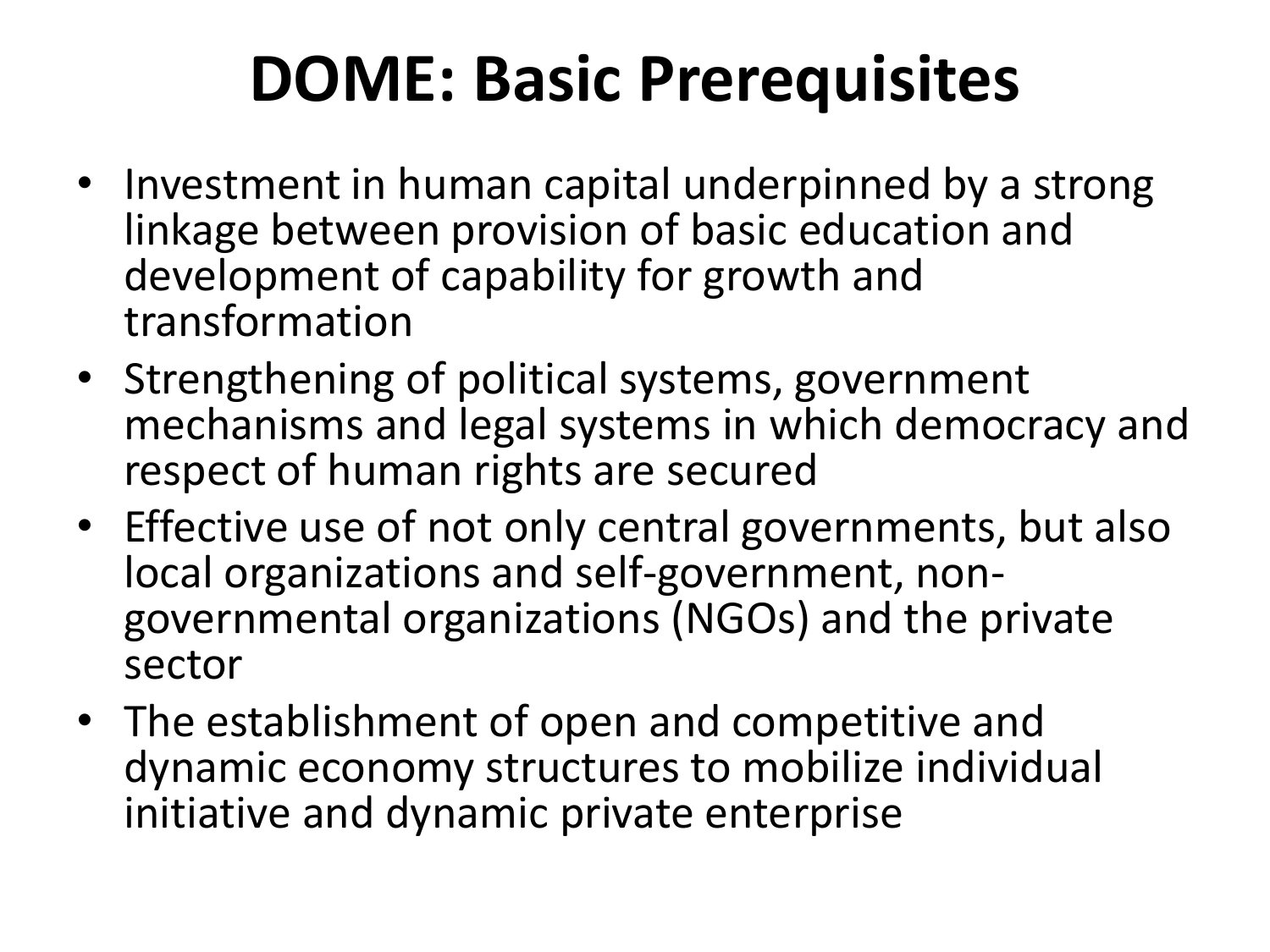# **DOME: Institutional Framework**

#### *A developmental vision*

- Existence of a vision that must specify the desired socioeconomic outcomes and the timeframe over which national goals are to be attained
- Not an abstract definition of progress but a **SHARED MAGNET**  capable of influencing individual and social behaviour
- Must be based on consensus within and across parties, civil society, business and organized labour (some kind of an organizing national philosophy)
- Consistent and clear communication with citizens to ensure the vision is understood and embedded in today to today interaction
- Part of the long-term vision depends on quality leadership manifested in its determination to drive a development and modernization project not as a favour but a service to the nation
- **VISION 2020: WHERE ARE WE? A NATION WITHOUT A VISION PERISHES**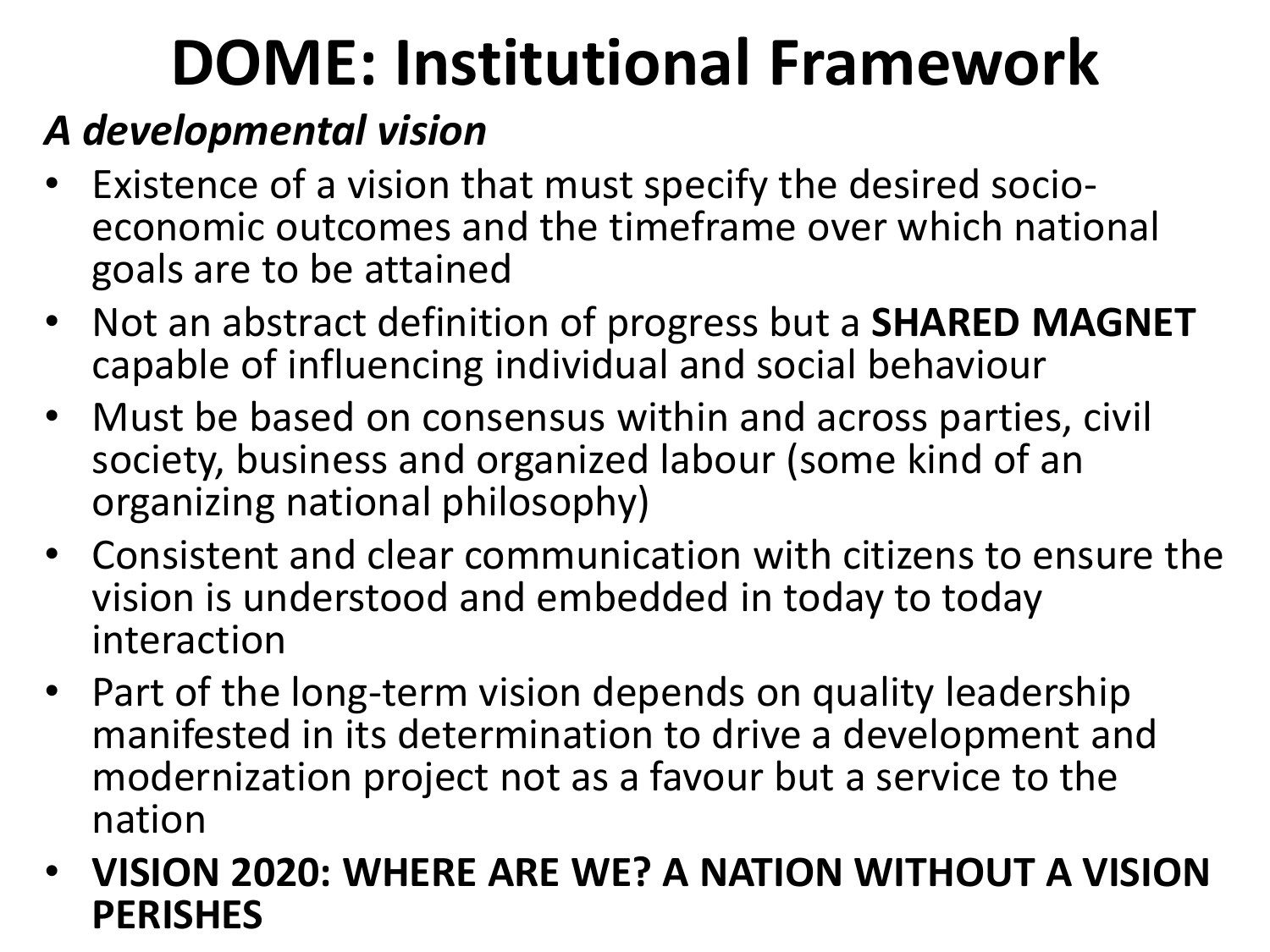#### *Efficient Bureaucracy*

- Must be efficient, well coordinated and staffed with the **BEST and BRIGHTEST for GOVERNMENT IS SERIOUS BUSINESS**
	- East Asian Tigers attracted the best and brightest to work for the public sector
	- Entry into the public sector based on competitive examinations and not simply **REDEPLOYMENT** putting loyalty first and not technical competence
	- A source of pride to serve the government
- Must have the administrative, technical and political capacity and competency to set national goals, make use of the market, implement and systematically monitor the impact of policies
	- Overreliance on external consultants prescribing the direction of the country on the basis of **TWO WEEKS OF WORK???**
	- Current state of flux of development planning and implementation at the district level: **DECENTRALIZATION, SWAPS and DONORS/NGOs**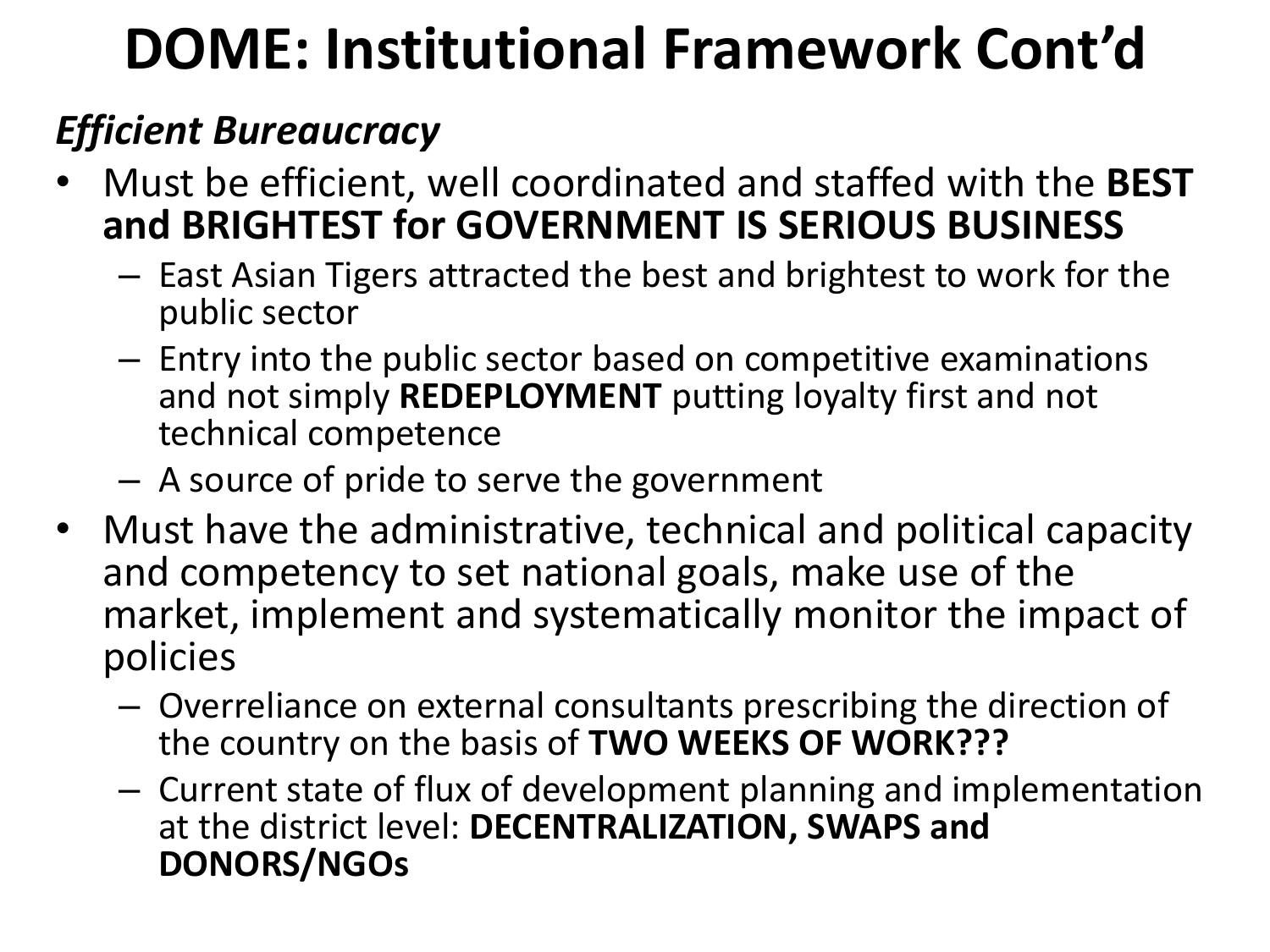#### *Efficient bureaucracy cont'd*

- Must be strong enough to resist being captured by opportunistic social forces that might undermine its capacity to design and implement policies that are focused on economic and social development
	- Patronage driving policies instead of policies driving patronage
	- Liberalization of the tobacco industry and the implementation of subsidy programme
- Must be motivated by service to the country above personal, political and tribal interest
	- Esprit de corps towards stated national goals and not seeking to use government for self-interest and gain
	- The danger is that without a competent bureaucracy the government itself risks becoming an impediment to **TRANSFROMATION**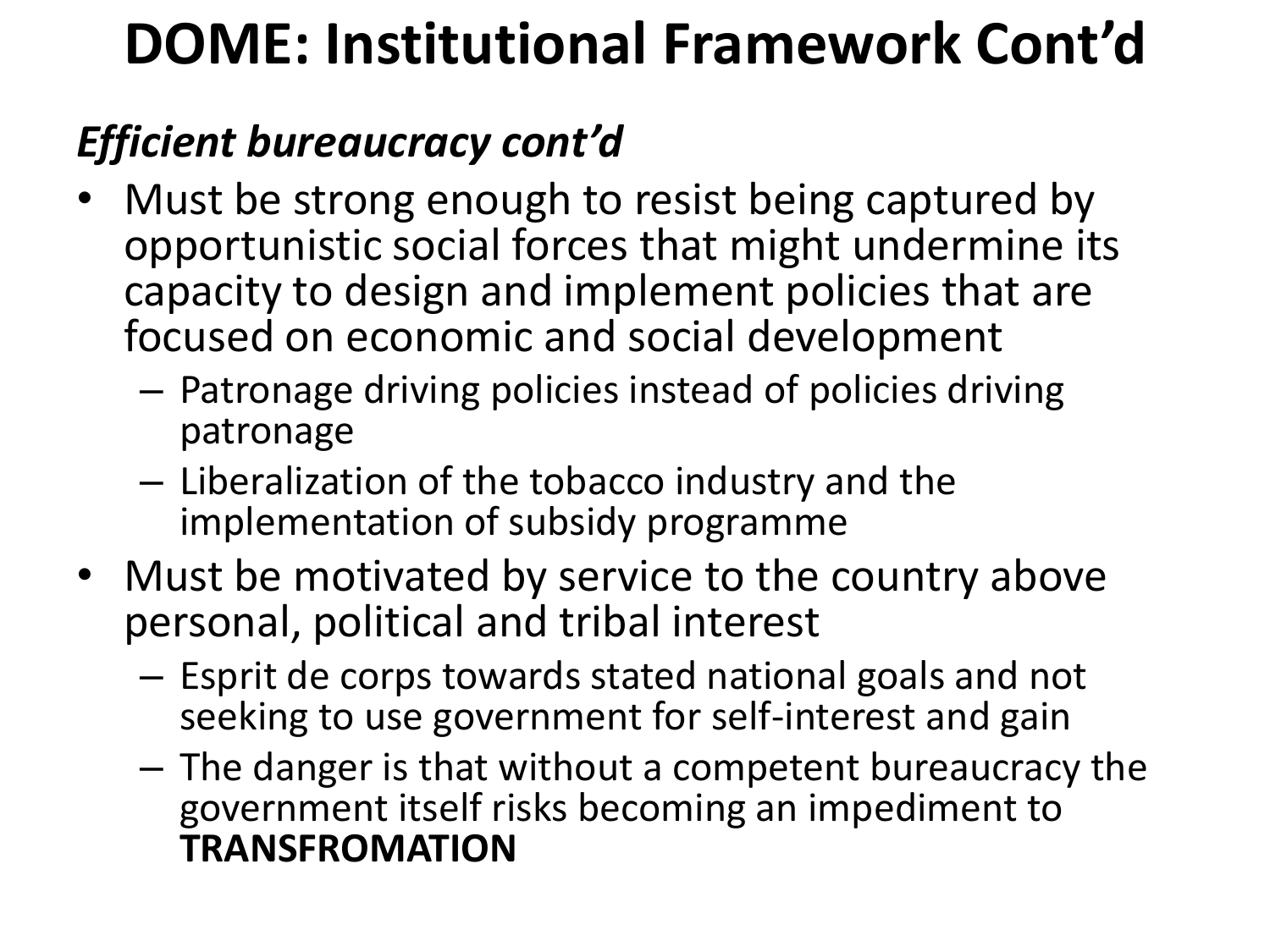#### *Getting the Policy Mix Right*

- Success of economic development and transformation depends on the quality in the content of policies
	- Getting the right policies, proper sequencing and flexibility to adapt to changing circumstances
	- Pragmatism and flexibility as well as effectiveness in implementation, avoiding straight-jacket economic ideologies and dogmas
- Importance of domestic factors, most importantly the right domestic policies
	- Avoiding more or less habitual tendencies in which consultants are simply parachuted in to advise on policy, some of who have never been to Malawi before)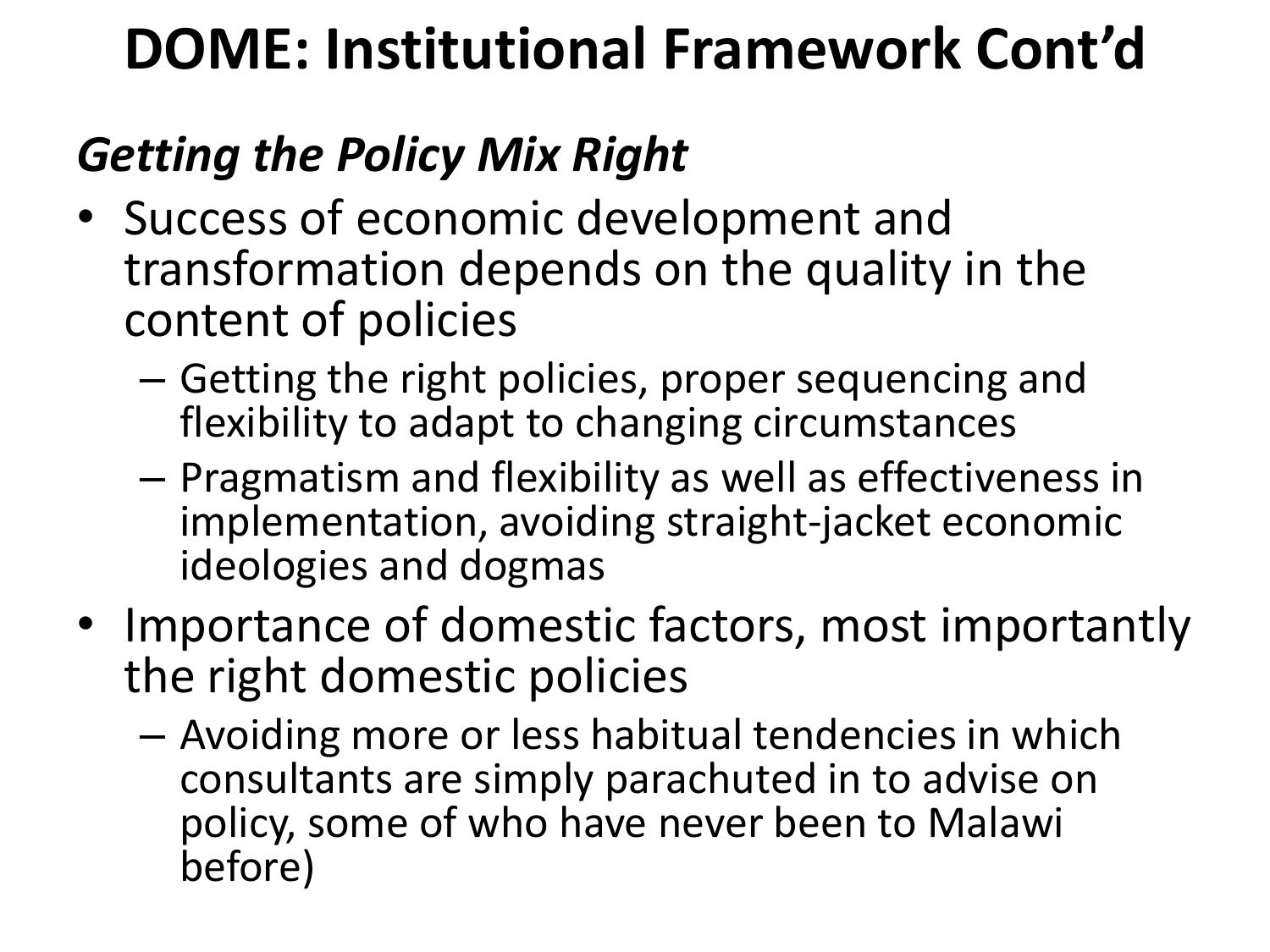#### *Integrated Long-term Development Plan*

- No developing country has progressed economically without a long-term development plan
- A long –term development plan is crucial for the identification of a core of priorities for a nation
	- ….it is easy for governments to become disorientated or blinded with short-term interests
- Long-term development plans must have public and stakeholder legitimacy
	- Long-term development plans should almost became official ideologies irrespective of changes in administrations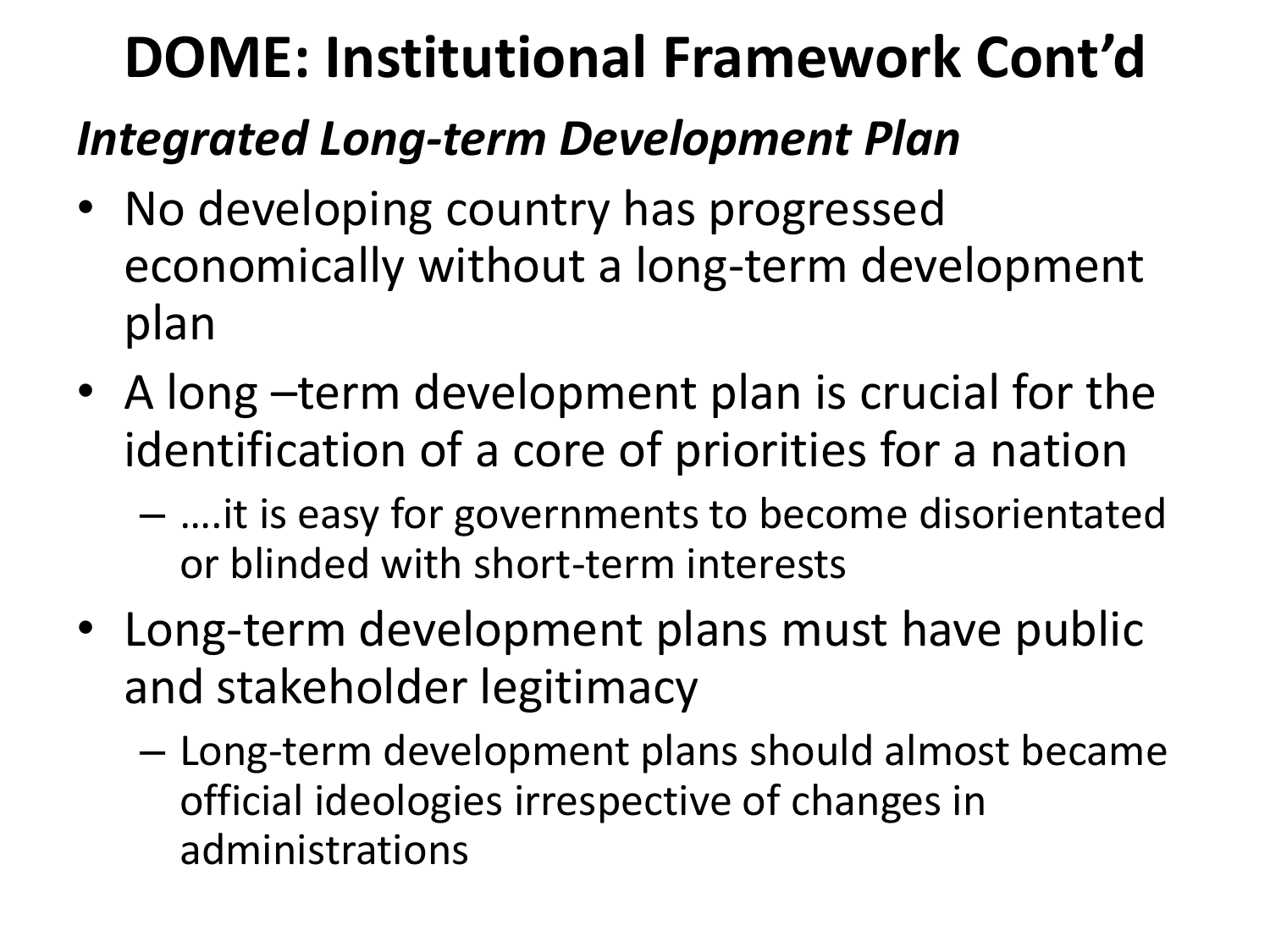#### *Partnership btwn Govt., Bus., Labour and Civil Society*

- Constructive partnerships between state and private sector with tradeoffs both ways but with the ultimate goal of radically transforming the economy
- Partnerships are sustainable if growth is equitably distributed or at least perceived to be
- ….there must be an appearance of not only the burden of suffering but also the benefits of economic growth being equitably distributed across society
- A strong public sector in this case is quite critical
	- To get the economy going emphasis must be on strategic positioning of the public sector to drive the process
	- If you have a lousy public sector then you end up with a lousy private sector, even if it is a step a head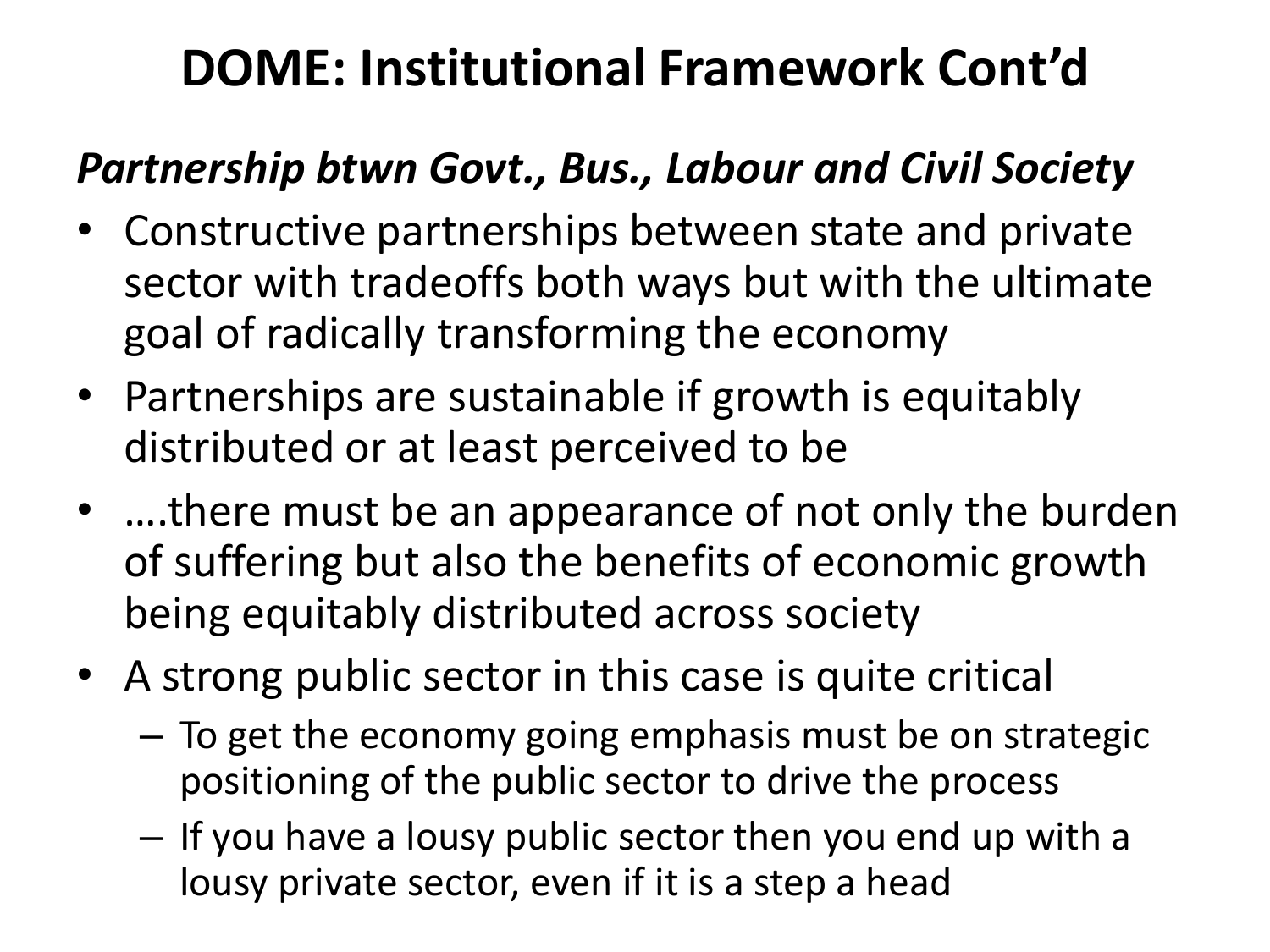#### *Knowledge Creation and R&D for Innovation*

- Growth and transformation are driven by knowledge hence the state must promote creation and sharing of knowledge at all levels of society
- No country can make significant headway without innovation and adoption of new technologies which are dependent on R&D
- State, where possible, must take the lead to create or seize opportunities but only if the best and the brightest are taken on board
- .....and knowledge management is extremely critical which is hardly existent at the moment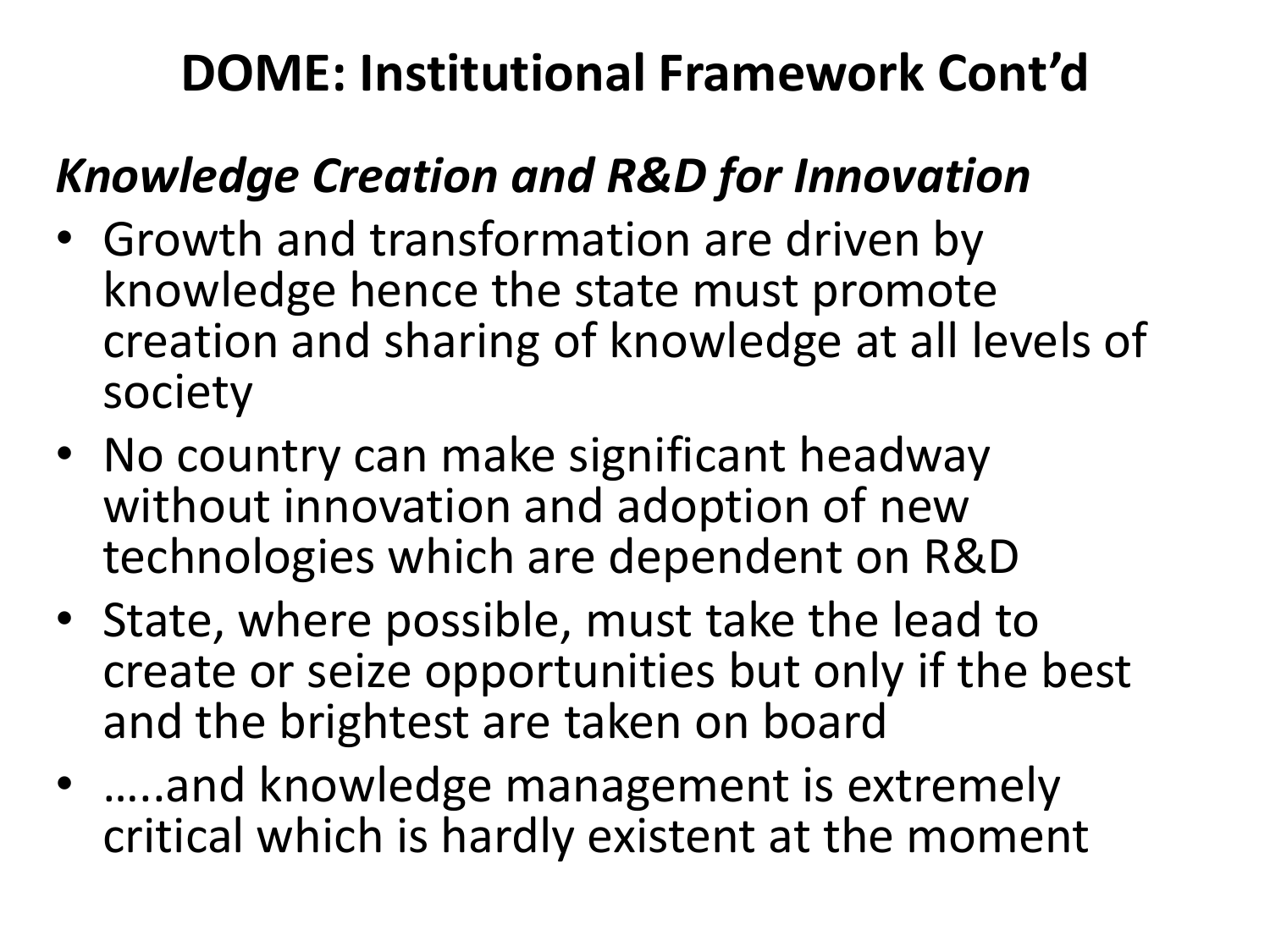#### *Engagement with the international environment*

- Exploiting emerging developments both in the political and economic arenas
- Ongoing global financial crisis that has challenged some orthodoxies in the field of development
	- Offers the opportunity to refashion development paradigms
	- Pursue development objectives that are particular to countries' context
- Developed countries have used public money to bail out struggling banks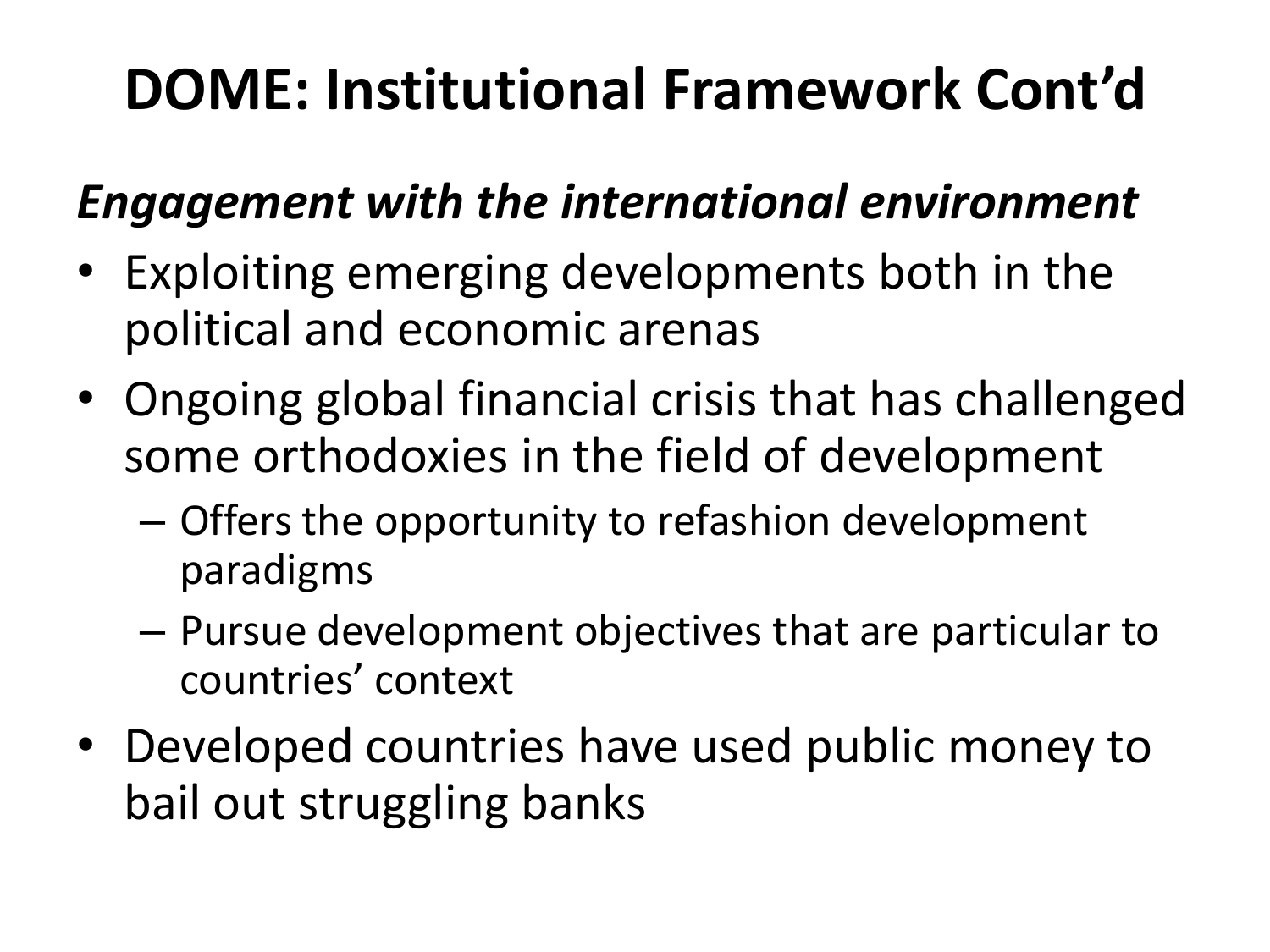# **Issues and Challenges**

- Two main issues pose challenges in terms of thinking about domesticating a development oriented market economy
	- Defeatist legacy of the public sector
	- Changing context of the public sector

#### *Defeatist legacy of the public sector*

- Public service gaining reputation for inefficiency, corruption and incompetence
- Public service is undermining rather than maximizing the country's development potential
- Public service widely seen as a vehicle for class formation and wealth accumulation rather than the desired ethos of honour, trust and integrity
- *A key question is how can the public service work in smarter, faster and more accountable ways to deliver better services to citizens?*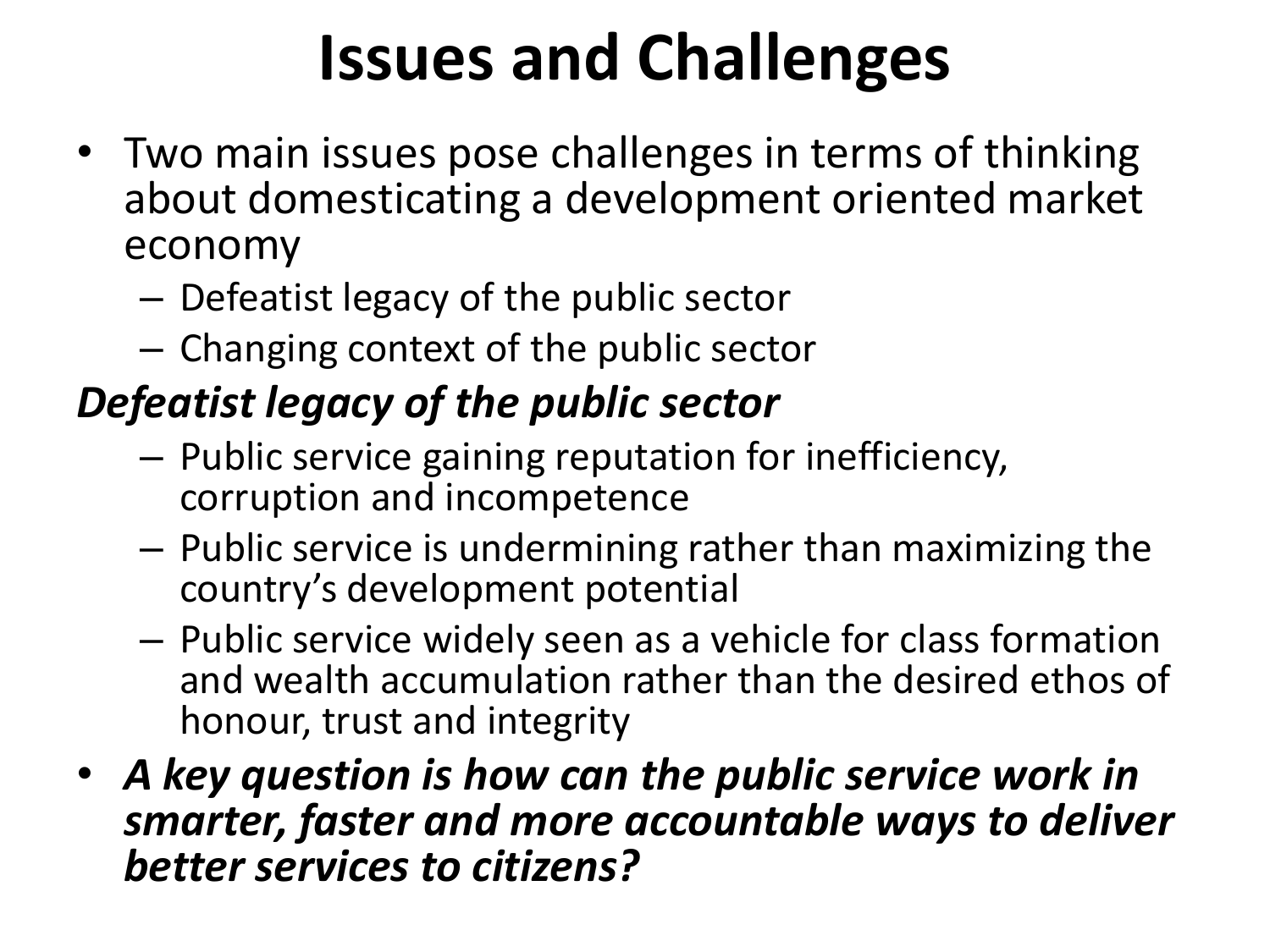# **Issues and Challenges Cont'd**

#### *Changing context for public service*

- Economic changes and redefining government resulting in treating citizens as customers or clients but at what expense?
- Globalization making international dimensions of public administration more important than ever
- Technological advancements must be exploited to enhance government performance
- Citizen participation promoting concern for equity and justice as opposed to merely efficiency and effectiveness
- Establishing ethical basis for public administration in terms of standards of behaviour since every action that an administrator takes involves an effort to discover and clarify public interest
	- The public must be convinced that those in office, whether political or administrative, seek public interest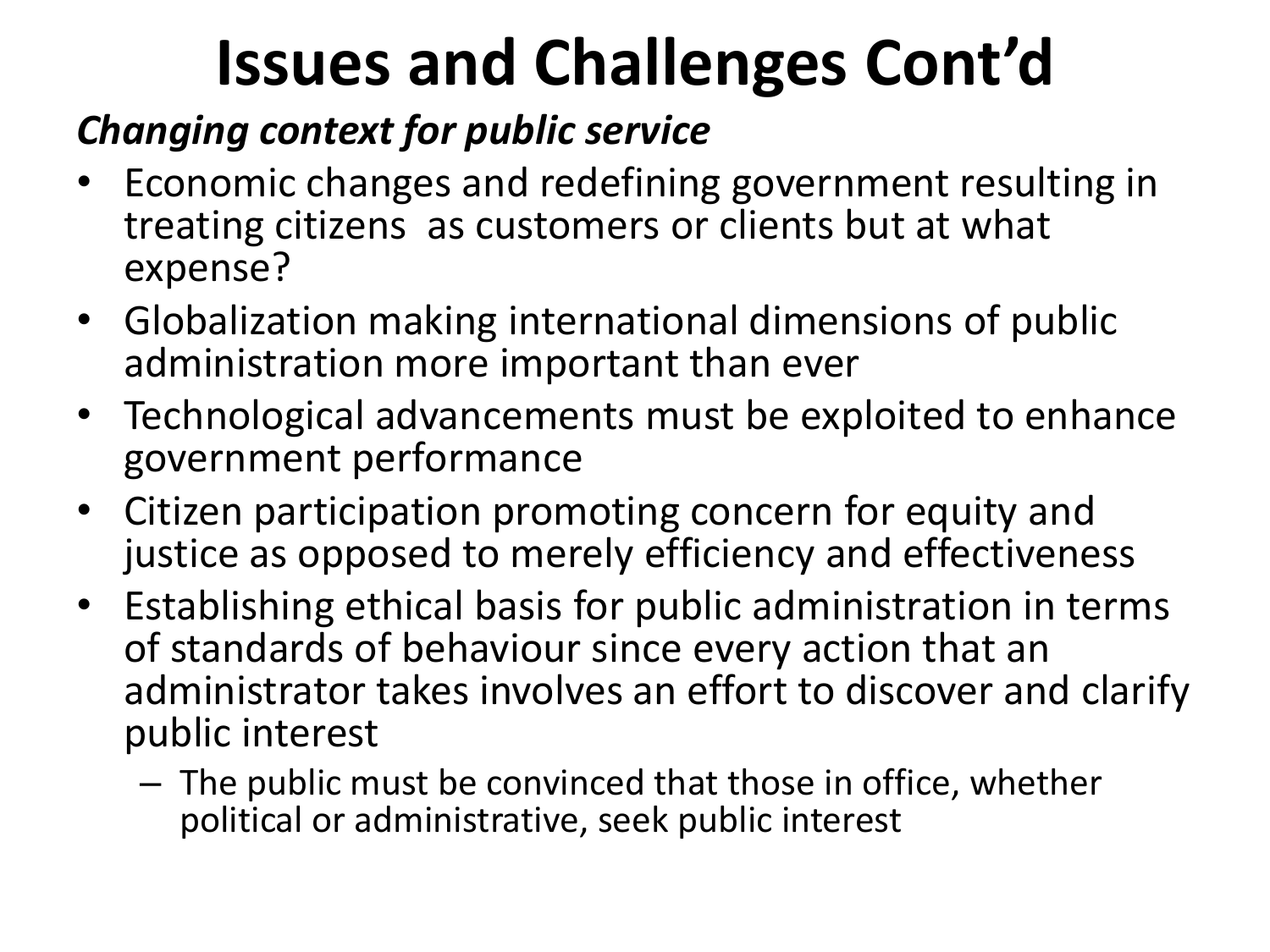# **Going Forward**

- The way forward is to strive for a democratic developmental state as the basis for market orientated development
	- The political and bureaucratic elites are not only autonomous but also accountable
	- Economic growth takes place at the same time as distribution
	- Consensus among political parties, civil society and private sector over the urgency of economic development and growth
	- More inclusive and greater citizen participation in decision making
	- Civil society is not only vibrant but also strengthens the strategic capacity of the state and tackle problems of poverty and insecurity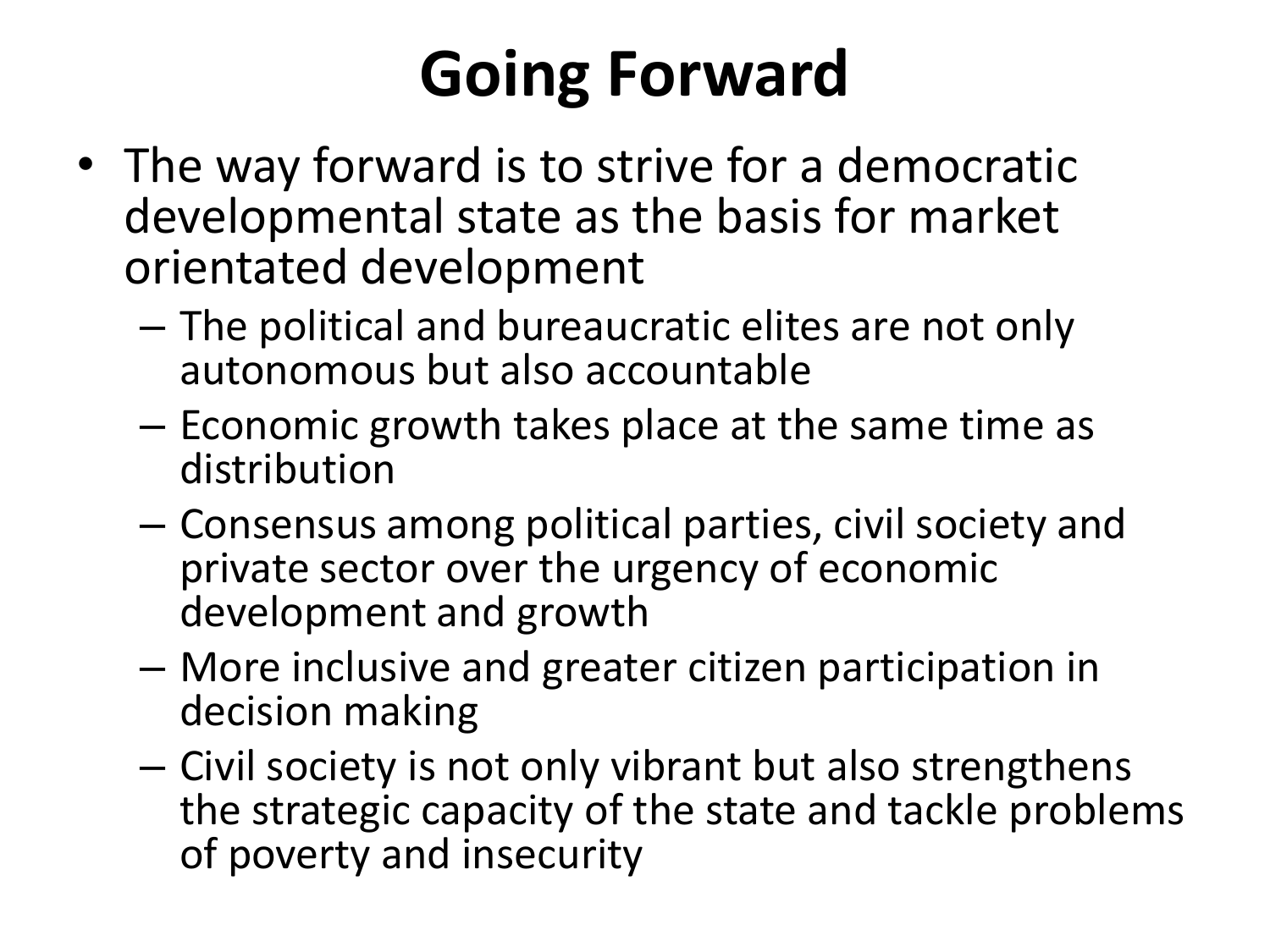# **Going Forward Cont'd**

- But it is argued that a developmental state is impossible in democratic conditions
	- Most East Asian Tigers developed under autocratic regimes
	- Aims of a democratic developmental state are potentially contradictory and difficult to achieve: autonomy and accountability; growth and distribution; and consensus and inclusiveness
- …..the debate about development versus democracy is simply wrong
- The answers lies in the **PRIMACY OF POLITICS but what is POLITICS?**
	- Politics entails all activities of conflict, negotiation and cooperation in the use, production and distribution of resources whether material or ideal, whether at local, national, international levels whether in public or private domains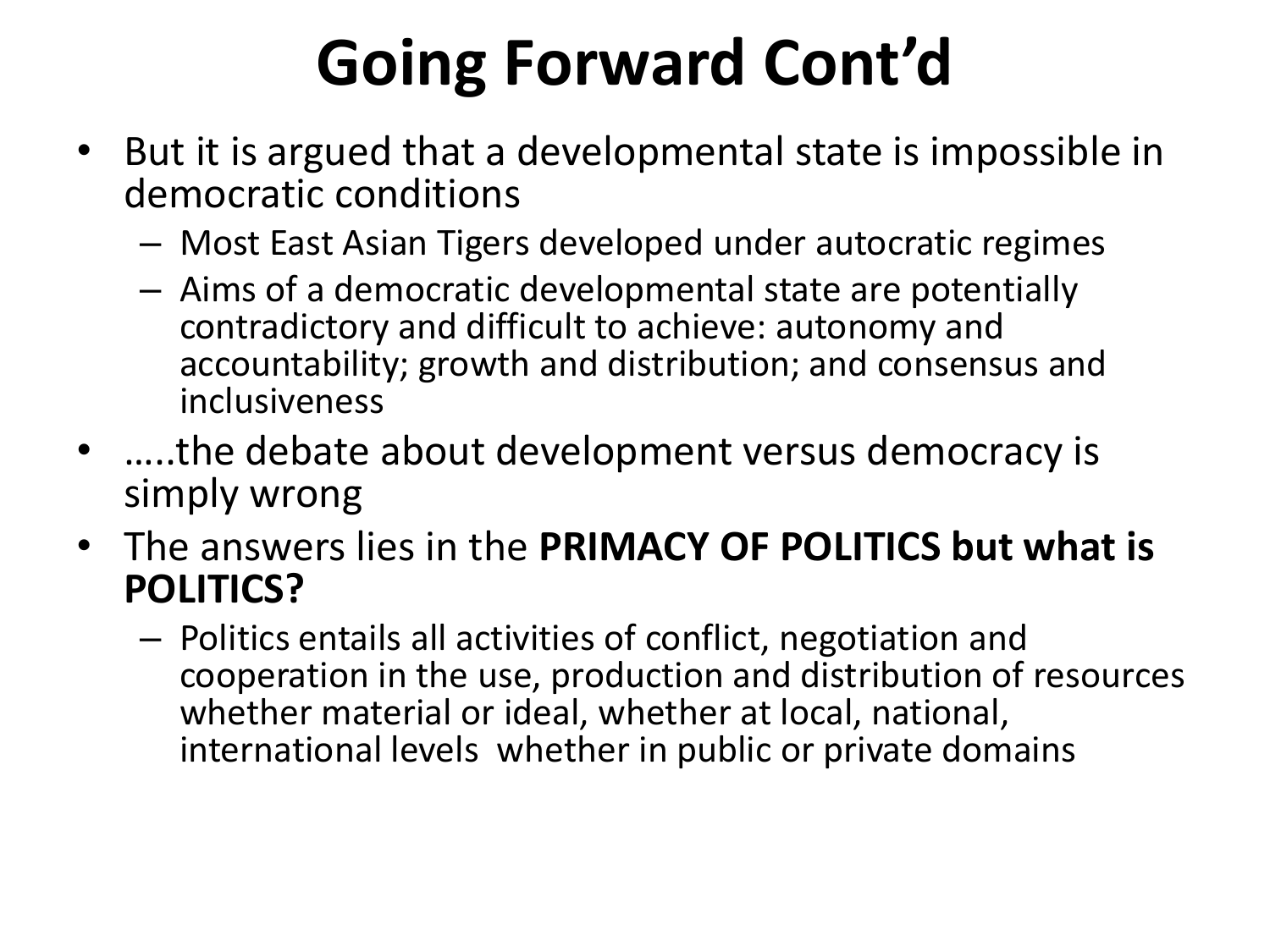# **Going Forward Cont'd**

#### • *On the PRIMACY OF POLITICS*

- What matters primarily is not whether a regime is democratic or not but the nature of its politics that both generates and sustains the state
- Politics determines the kind and quality of governance and the effectiveness of its developmental capacity and the kind of state that is able both to spur and shape development
- The question is what kind of politics makes each of them-that isdemocracy, good governance and development at the same time?
	- ……the question of **POLITICAL SETTLEMENT** becomes paramount
- Strong political leadership and a highly skilled bureaucracy backed up by effective systems will be required to provide steady national direction
- …and simple institutional mimicry in transferring policy or institutional reform ideas from one place to another should be avoided at all costs
- **IT IS SIMPLY DANGEROUS!!!!!**